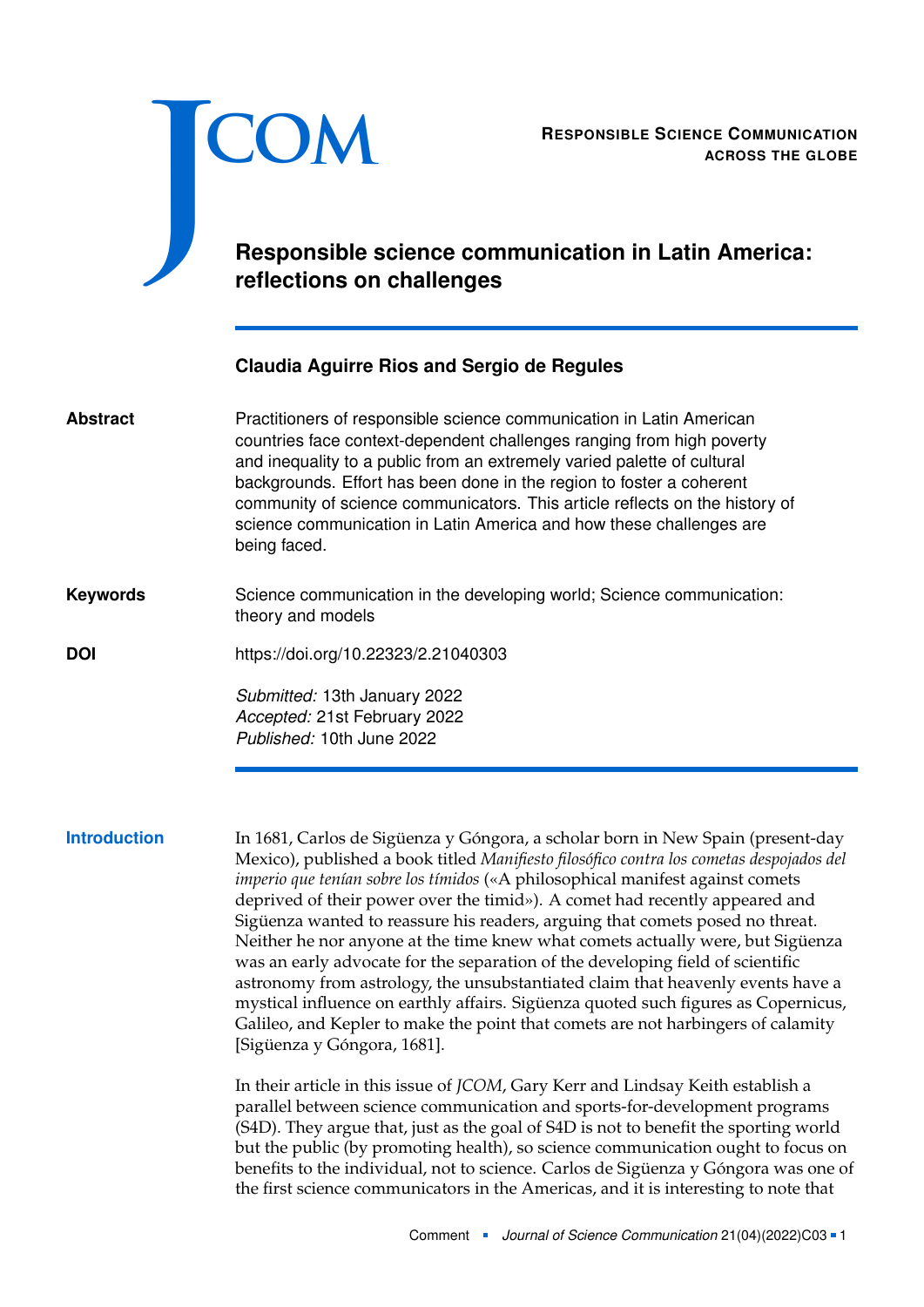his work at this early period was already an example of science communication as a service to the public.

Today, allaying fears caused by natural phenomena such as comets, earthquakes, and volcanic eruptions continues to be part of the job of science communicators in Latin America (and indeed everywhere else). But the purview of science communicators has extended considerably since the time of Sigüenza to include helping the public keep up with scientific advances, reporting on scientific activities to promote accountability and public participation in decision-making, brokering scientific information related to public health, promoting critical thinking, and showing how science meshes with the rest of culture.

Responsible science communication in Latin America puts the practitioner up against context-specific challenges, such as high poverty indices, unequally distributed access to high-quality education, high crime and insecurity, the continued influence of religion on health issues such as birth control and abortion, and official opposition to science, to say nothing of more global problems, such as the proliferation of fake news.

The Latin American practitioner faces additional challenges. In a region with typically deficient state education systems, science communication is often required to serve as a complement, or even at times a substitute, to formal education in science, a role for which it is ill-suited [see, for example, Baram-Tsabari and Osborne, [2015\]](#page-5-1) Furthermore, there is the question of catering to publics from a variety of cultural backgrounds, often speaking languages other than Spanish or Portuguese, the dominant languages in the region. Even before the practitioner encounters this problem, there is the difficulty of communicating research that was originally published in English, even when it was locally produced.

**Rallying efforts** There are records of science communication activities in Latin America for at least 250 years [see Massarani et al., [2015\]](#page-5-2) other than the efforts of Carlos de Sigüenza y Góngora. In particular, the independence movements in the 1800s and 1900s attracted well-known naturalists (such as Alexander von Humboldt), who helped spread the scientific work that was being done in this part of the world.

> During the 20th century, even as some countries in Latin America were under dictatorships (Argentina, from 1966 to 1973; Brazil, from 1964 to 1985; Chile, from 1973 to 1990; Uruguay, from 1973 to 1985) with broad negative repercussions on their social, economic, educational and scientific life, a strong educational movement attempted to keep critical thinking alive, as well as to guarantee inclusiveness in the Latin American population to face the socio political context.

One important milestone in rallying disperse efforts towards science education and communication in Latin America was the creation of RedPop, the Network for the Popularization of Science and Technology in Latin America and the Caribbean, in November 1990, by UNESCO's regional bureau initiative during a meeting in Sao Paulo (Brazil). The aim was to give visibility, relevance and continuity to an innovative educational movement which arose in several countries in Latin America during the 1960s [Massarani et al., [2015\]](#page-5-2). The idea was not only to improve science education in schools, but also to increase scientific literacy in the population by using tools such as science centers, as well as printed and broadcast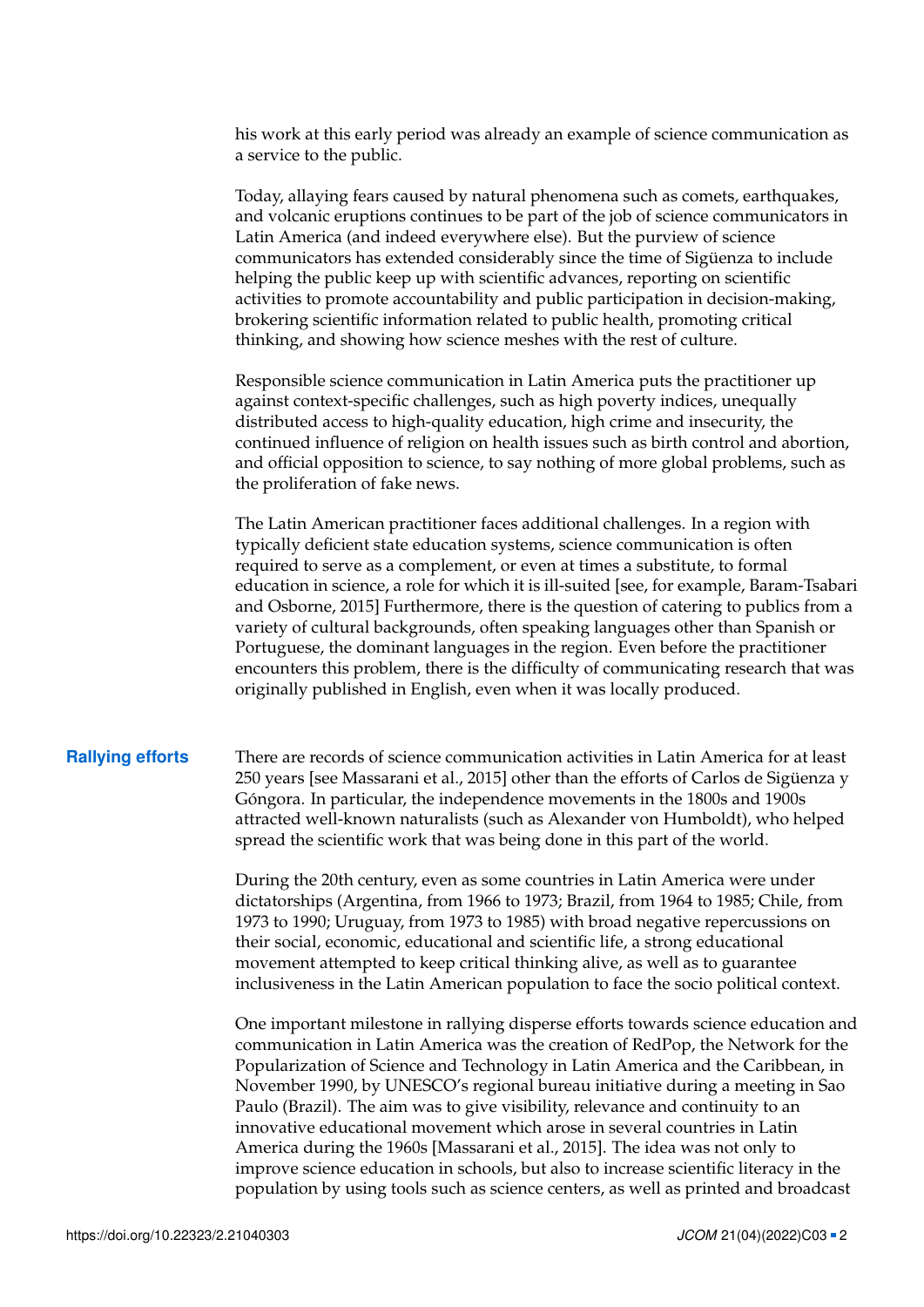media. Science communication activities were called in to play the role of a complement to the educational system. In many countries, however, the impetus of science communication fell short of what was needed to face the science and technology challenges of the 20th century.

As several papers presented in this issue of *JCOM* suggest, representativeness and inclusion are key elements in science communication. As in other parts of the world, Latin American science communicators have tried to achieve these goals in the past 60 or 70 years through the development of science centers, publications, activities and projects in different contexts, including science communication in indigenous languages. Challenges remain. Responsible science communication in Latin America requires that we address the many socio economic issues that plague the region, and come to terms with the cultural diversity that characterizes our public.

### **The spirit of the times**

RedPOP has promoted several initiatives. From universities to science centers; from citizen initiatives to governmental decisions, many measures are being developed that demonstrate the efforts to foster scientific literacy in Latin American populations. The level of citizen engagement and participation is very variable. Nevertheless, very successful participatory methods have been developed in Latin America and they have resulted in improving the quality of life of a number of communities. $1$ 

Governmental and scholarly institutions have participated in the proliferation of those initiatives: UNESCO for all Latin America, UNAM in México, the Science and Technology Ministry in Argentina, Colciencias in Colombia (which afterwards became also a Ministry of Science and Technology), the CNPQ in Brasil, the CONICYT in Chile (that also became a ministry), among others.

Following the spirit of the times, museums and science centers of all sizes and budgets appeared throughout the region between the 1980s and the 2000s, frequently supported by governments, but also as local initiatives. These museums and science centers are often located within low-income communities, where, in addition to science-based entertainment and informal education, they may provide shelter and time away from hazardous environments.

### **When worldviews collide**

Latin America is a melting pot (or even a melting pot of melting pots). The many indigenous pre-columbian peoples of the Americas merged with African and European cultures to create a new world of colliding visions. This diversity of worldviews poses particular challenges for science communication. How to bring about the meeting of perspectives? Are these perspectives complementary, or contradictory? How to deal tactfully and respectfully with ancient practices that can be deleterious to health or safety?

<sup>&</sup>lt;sup>1</sup>See, for instance, "Voces de mujeres" <https://vimeo.com/170799097> a documentary about a research group that worked with a group of women in a poor community in Cali, Colombia, to improve the watering system in their neighborhood. Nowadays, it is the group of women who administer the water and deal with technical issues for their community. Another example is the creation of a productive community garden led by a science center and a group of local leaders in Medellin: [https://www.astc.org/astc-dimensions/](https://www.astc.org/astc-dimensions/a-science-center-and-a-community-cultivating-hope-and-resilience-in-medellin/)

[a-science-center-and-a-community-cultivating-hope-and-resilience-in-medellin/](https://www.astc.org/astc-dimensions/a-science-center-and-a-community-cultivating-hope-and-resilience-in-medellin/).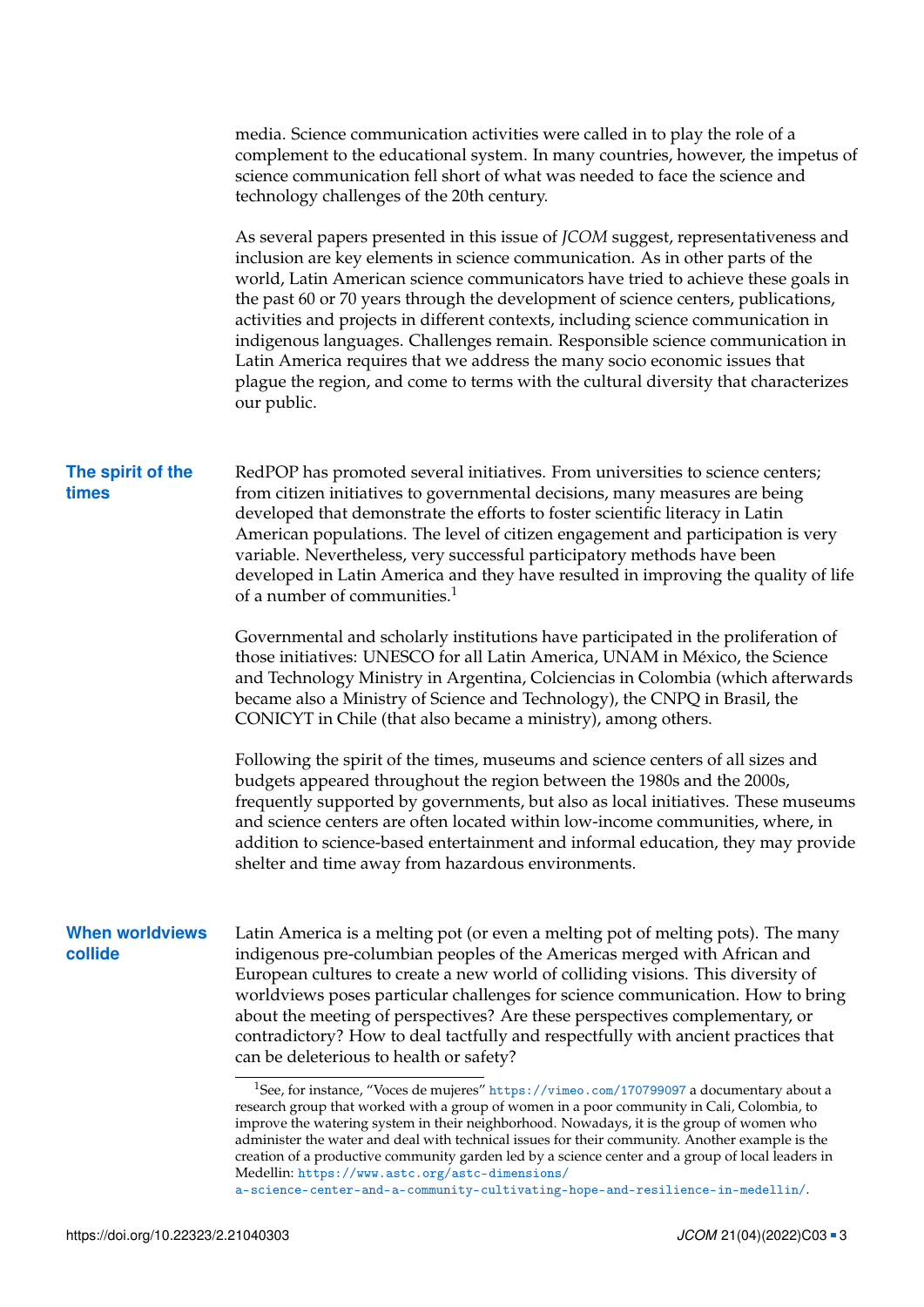In a personal communication, a group of Mexican biologists once told one of the authors the following anecdote. When the group visited a remote community in the mountains to explain how bacteria spread and cause disease, their first approach was to "just show them the science". So they set up microscopes for the locals to see the bacteria with their own eyes. Later, when they asked the attendees for their thoughts, the researchers realized that their audience had interpreted what they saw in ways inconsistent with science, but consistent with their own worldview. "Just showing the science" had failed, as it often does. The researchers then changed their approach to a more dialogical one, where the locals and the scientists compared worldviews in a non-judgemental and convivial atmosphere.

This being said, acknowledging indigenous worldviews without imposing the views of modern science is a problem that has not yet been solved.

### **Reappraising our scientific heritage as a tool for science communication**

Contributions to mainstream science from Latin America are scarce compared to countries with a well-established scientific tradition, but they are not necessarily negligible [see, for example, Nepote, [2021\]](#page-5-3). These contributions are, however, almost invisible, not only abroad, but in the very countries of their origin. Several factors are at play here. On the one hand, Latin American society's interest in science and innovation is historically lukewarm. This may well be a heritage from our Spanish ancestors, as exemplified by Spanish novelist Miguel de Unamuno, who famously said «let other nations dabble in invention, and let us profit from their efforts.» Societal indifference extends to official policy: governments in the region do not see the need to invest in science and technology, as some have even actively attacked scientific research in recent times (Chávez and Maduro in Venezuela, Bolsonaro in Brazil, Morales in Bolivia, and López Obrador in Mexico) [Chávez, [2019\]](#page-5-4).

In spite of obstacles, there have at all times been individuals who pursue science. That their contributions are not better known is not only due to their scarcity and relatively low impact. It is also a reflection of deep-seated prejudice among scholars from Europe, and later the United States, against scientific advances emanating from «periphery» countries [Salager-Meyer, [2008\]](#page-5-5). Juan Nepote [\[2021\]](#page-5-3) recounts the story of the Spanish-born Mexican scientist and engineer Andrés Manuel del Río, who in the early 19th century studied the properties of a novel mineral found in Zimapán, Mexico. Del Río concluded (correctly, as it would later turn out) that he had discovered a new chemical element. He sent his report to his friend Alexander von Humboldt for validation. Von Humboldt was wary. He thought Del Río's mineral was actually just chromium. With this in mind, he sent the report to a specialist in Paris, who, perhaps influenced by Humboldt, was prompt to conclude that Del Río had in fact discovered nothing. Decades later, the Swedish chemist Niels Gabriel Seftröm was credited with the discovery of the element now called vanadium. Disdain for science from developing countries is still widespread, as Françoise Salager-Meyer shows [\[2008\]](#page-5-5) and anecdotes tend to confirm.

Moreover, science played an important role in the liberation process of some countries in Latin America. In Colombia, for instance, a 30-year botanical expedition inspired feelings of identity which propelled the independence of the country. The expedition was approved by king Charles III of Spain and led by José Celestino Mutis, a Spanish priest who was also a botanist, mathematician and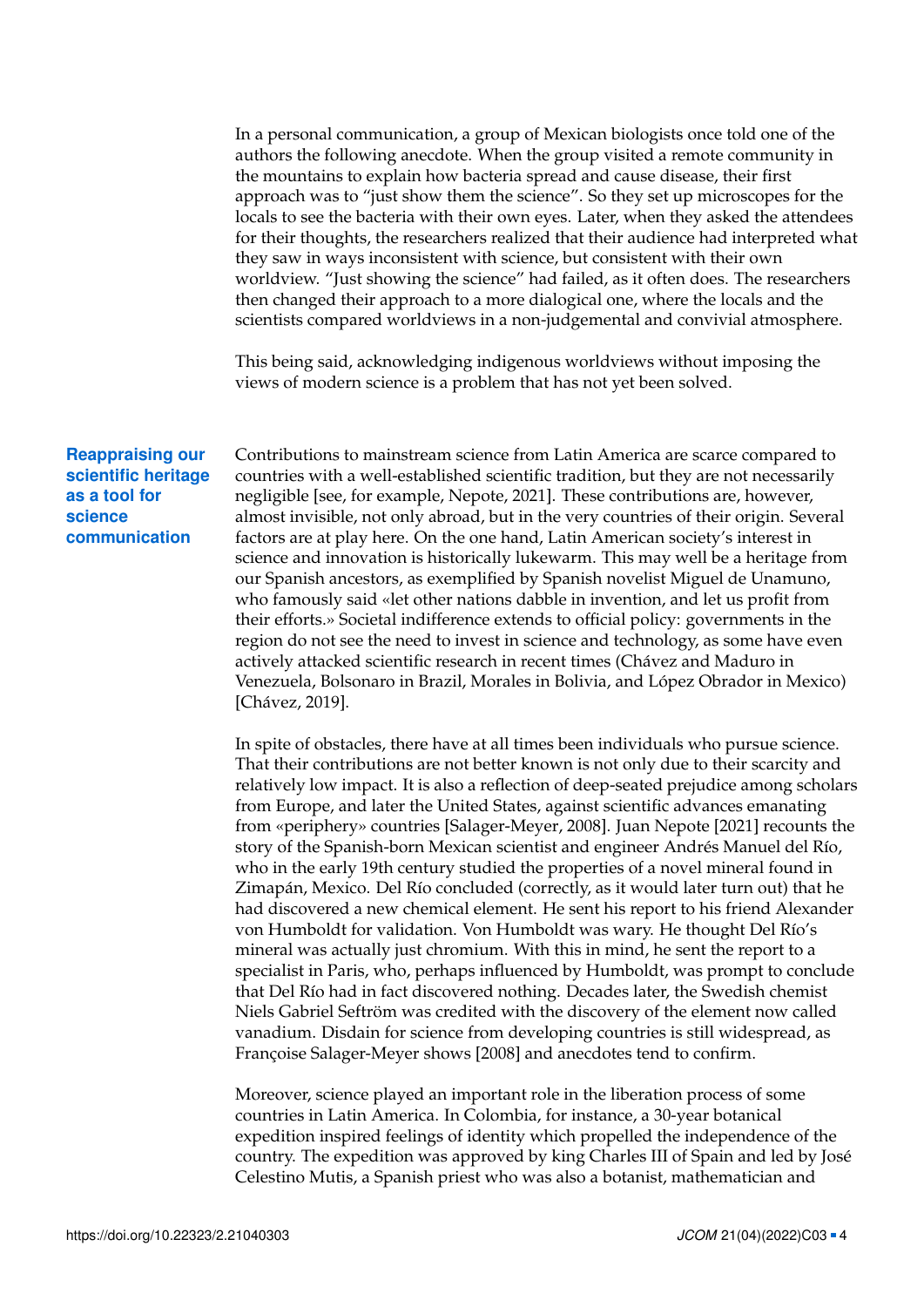| teacher. It took place in the territories of New Granada, $\frac{2}{3}$ covering not only |
|-------------------------------------------------------------------------------------------|
| Colombia, <sup>3</sup> but also Ecuador, Panama, Venezuela, Peru, northern Brazil and     |
| western Guyana. As a result, a new generation of intellectuals conceived hope for a       |
| prosperous future in an independent new republic, based on the wealth and                 |
| resources discovered by the expedition. Among the criollos (people born in the            |
| Americas to European parents) who stood out in this great expedition are Francisco        |
| Antonio Zea, Francisco José de Caldas, Pedro Fermín de Vargas, Jorge Tadeo                |
| Lozano and José María Carbonell. All of them subsequently took part in the                |
| liberation process.                                                                       |

Showcasing the scientific heritage of our countries may help alleviate the type of scholarly prejudice discussed earlier, but, more importantly, it could help kindle in our public a sense of pride and of confidence in their people's scientific creativity. One must be careful, however, to avoid a pitfall identified by French sociologist Clémence Perronnet [\[2019\]](#page-5-6). In an interview in the online magazine *Actualité École de la Médiation*, Perronnet warns that holding up models of scientific creativity in marginal societies for admiration could convey the idea that simply having the will to accomplish things is enough, as if there were no other serious impediments to science and innovation in the region.

### **Eliciting trust** Communicating the methods of science is as important as communicating its results, and sometimes more so. This was clear during the pandemic. An important result that needed to be conveyed to the public was that viruses cannot be killed with antibiotics. The public needs to know this in order to make better health and hygiene decisions. In a case such as this, it may be enough to communicate the facts. However, managing the pandemic also required the public's trust in the science behind vaccines, for example. In order to achieve this, the public needed to understand how scientists deal with uncertainty and probability, a question more of method than of results — what does it mean for a vaccine to be 96% effective in preventing hospitalization, and why is it impossible to raise that number to 100%? Trust in science — which is fundamental to enlist the cooperation of the public in matters of health — is better elicited by showing how science works than by listing facts. The responsible practitioner has to choose which way to go on a case-by-case basis.

**Conclusion** Science has been "practiced in very much the same ways for a long time in all countries [. . . ], but communication is culturally differentiated", said Brian Trench in his inaugural address during the PCST 2021 conference. Responsible science communication in the Latin American context is a good example. Aside from the matter of language, the particulars of the region's public and necessities require special strategies, some of which we have discussed in this article.

**Acknowledgments** We wish to acknowledge the criticisms and suggestions of the reviewer, which helped considerably to improve this article.

 $2$ https://en.wikipedia.org/wiki/Vicerovalty\_of\_New\_Granada. <sup>3</sup><https://en.wikipedia.org/wiki/Colombia>.